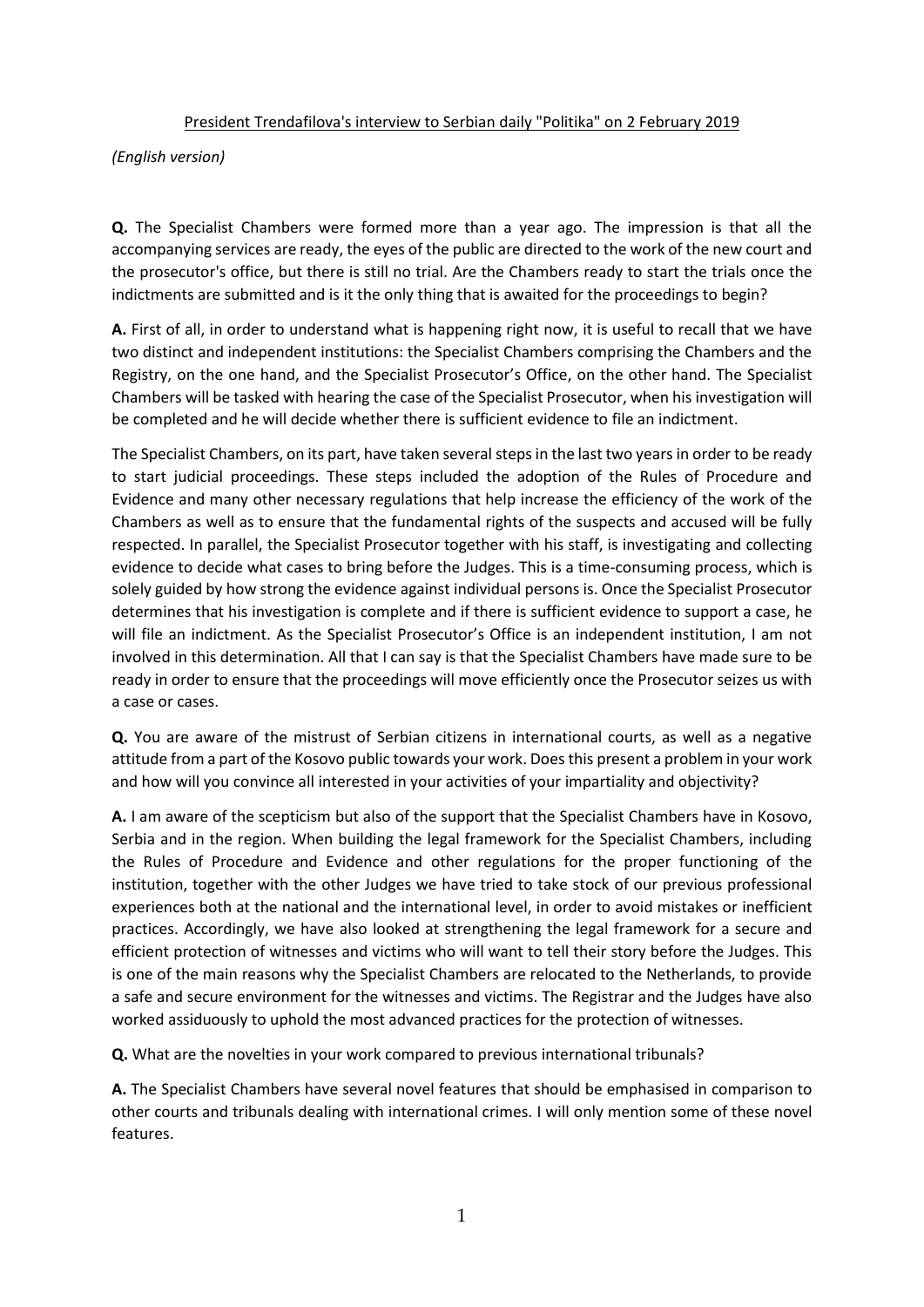From the institutional point of view, a first unique feature is the very structure of the Specialist Chambers. We have four levels with the Basic Court Panel; the Court of Appeal Panel; the Supreme Court Panel and the Constitutional Court Panel. Each of these panels has a precise role and function according to the Law. In addition, we have the Office of the Ombudsperson, which is tasked with monitoring, defending and protecting fundamental rights and freedoms of persons interacting with the Specialist Chambers and Specialist Prosecutor's Office.

The Law also provides for a stringent and very competitive selection process of Judges, who are all international, i.e. not citizens of Kosovo. Moreover, these Judges are not appointed to serve on a fulltime basis, but are only appointed to a roster and will only perform their duties for specific assignments. To further ensure the independence and impartiality of the Judges, we have adopted a Code of Judicial Ethics, which regulates the conduct of Judges in the exercise of their functions. Further, both Defence Counsel and Prosecutors appearing before the Specialist Chambers will be subject to the Code of Professional Conduct, which also provides for a detailed disciplinary procedure in case of misconduct.

On a more technical and procedural level, when the Judges of the Specialist Chambers drafted and adopted the Rules of Procedure and Evidence, they included a number of novel procedural solutions, based on their extensive professional experience, to improve the efficiency and effectiveness of the proceedings.

Expeditiousness and efficiency are considerations of paramount importance for us. Accordingly, for the first time in any tribunal dealing with international crimes, we have included strict deadlines not only for the filings and submissions by the parties but also for the decisions of the Judges, including the judgments.

**Q.** One of the novelties is the active role of victims in criminal proceedings. Since you have been founded in order to provide justice to victims, can you explain how will this *(i.e. the role of victims)* work in practice and how does it work now, if it does?

**A.** The participation in criminal proceedings by victims of crimes under the jurisdiction of the Specialist Chambers is a reality that follows a well-established principle, by now, in international law. Our Law provides that victims will have a right to notification, acknowledgment and reparations. The Judges will then more specifically define the level of participation in respect to these rights on a case-by-case basis.

The following steps in practice need to be taken before victims can participate in the criminal proceedings before the Specialist Chambers. Once the Specialist Prosecutor completes his investigation, he will seize the Pre-Trial Judge with the case. This Judge will have the task of determining whether or not there is sufficient evidence to confirm the charges brought by the Specialist Prosecutor and, if so, to proceed to trial before the Trial Panel, which is composed of three Judges plus one reserve Judge. Once charges have been confirmed, the Victims' Participation Office, which is a specialized unit of the Specialist Chambers that deals with victims' participation, will reach out to individuals who are alleged victims of the specific crimes mentioned in the indictment confirmed by the Pre-Trial Judge. These individuals, with the assistance of the Victims' Participation Office, can request the Pre-Trial Judge to be recognized as victims and, if so, they will be entitled to participate in the proceedings through a legal representative, who will assist them and represent their interests. In case the accused persons are convicted, it is also possible for the victims to seek compensation or to go before a national court to do so.